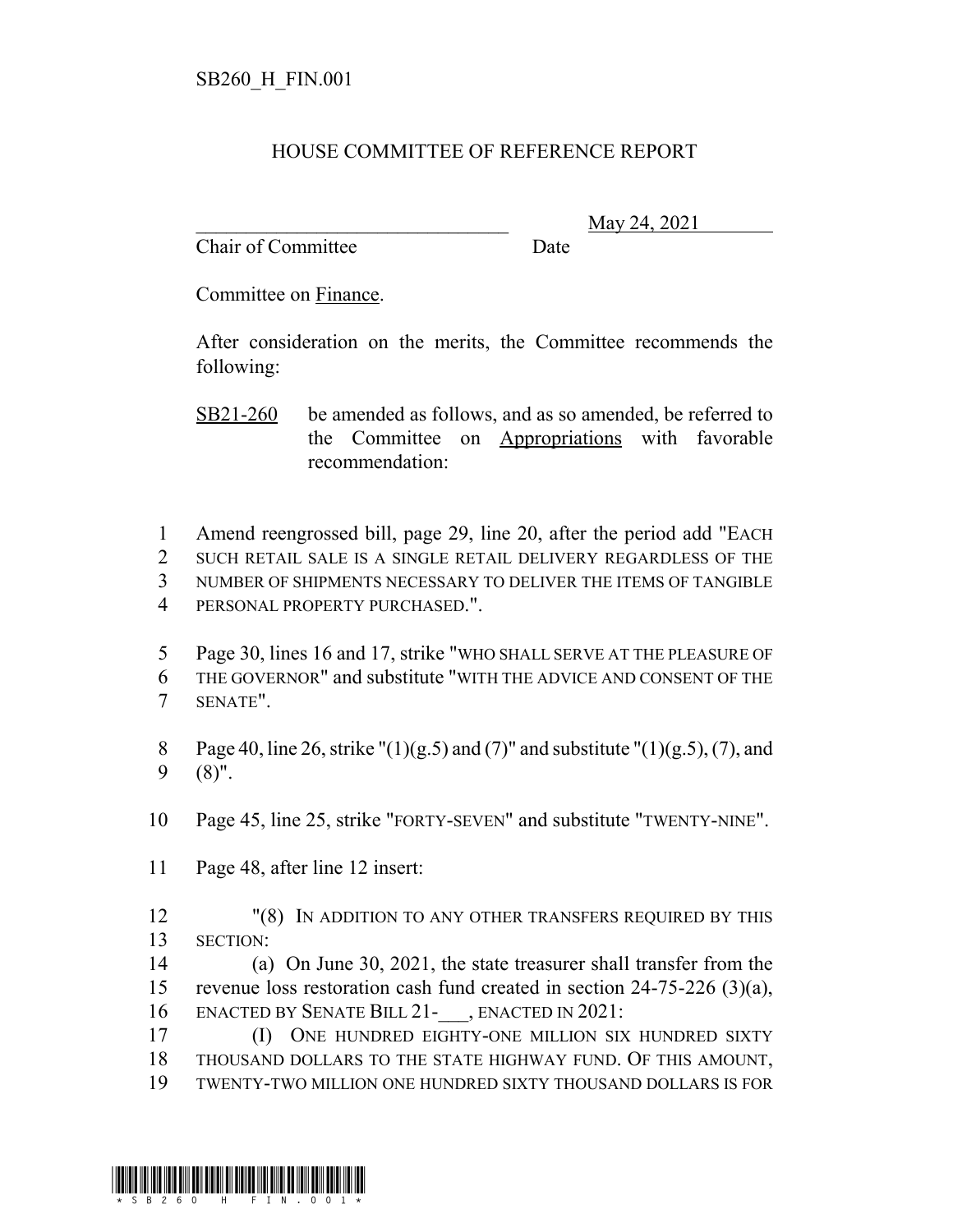THE PURPOSE OF PROVIDING ADDITIONAL FUNDING FOR THE REVITALIZING MAIN STREETS PROGRAM AND FIVE HUNDRED THOUSAND DOLLARS IS FOR THE PURPOSE OF ACQUIRING, PLANNING THE DEVELOPMENT OF, OR 4 DEVELOPING THE BURNHAM YARD RAIL PROPERTY IN DENVER.

 (II) ONE HUNDRED SIXTY MILLION EIGHT HUNDRED FORTY THOUSAND DOLLARS TO THE MULTIMODAL TRANSPORTATION AND MITIGATION OPTIONS FUND; AND

 (III) THIRTY-SIX MILLION DOLLARS TO THE HIGHWAY USERS TAX FUND.

 (b) ON JULY 1,2021, THE STATE TREASURER SHALL TRANSFER ONE HUNDRED SEVENTY MILLION DOLLARS FROM THE GENERAL FUND TO THE STATE HIGHWAY FUND.

 (c) ON EACH JULY 1 FROM JULY 1, 2024, THROUGH JULY 1, 2031, THE STATE TREASURER SHALL TRANSFER:

 (I) TEN MILLION FIVE HUNDRED THOUSAND DOLLARS FROM THE GENERAL FUND TO THE MULTIMODAL TRANSPORTATION AND MITIGATION OPTIONS FUND; AND

18 (II) SEVEN MILLION DOLLARS FROM THE GENERAL FUND TO THE STATE HIGHWAY FUND FOR THE PURPOSE OF PROVIDING ADDITIONAL FUNDING FOR THE REVITALIZING MAIN STREETS PROGRAM.

21 (d) (I) ON EACH JULY 1 FROM JULY 1, 2024, THROUGH JULY 1, 22 2028, THE STATE TREASURER SHALL TRANSFER ONE HUNDRED MILLION 23 DOLLARS FROM THE GENERAL FUND TO THE STATE HIGHWAY FUND; AND

**(II) ON EACH JULY 1 FROM JULY 1, 2029, THROUGH JULY 1, 2031,**  THE STATE TREASURER SHALL TRANSFER EIGHTY-TWO MILLION FIVE HUNDRED THOUSAND DOLLARS FROM THE GENERAL FUND TO THE STATE HIGHWAY FUND.

28 (e) THE DEPARTMENT OF TRANSPORTATION SHALL EXPEND FIVE MILLION DOLLARS OF EACH TRANSFER FROM THE GENERAL FUND TO THE STATE HIGHWAY FUND MADE PURSUANT TO SUBSECTION (8)(d) OF THIS SECTION FROM JULY 1,2024, THROUGH JULY 1,2028, SOLELY TO MITIGATE THE ENVIRONMENTAL AND HEALTH IMPACTS OF INCREASED AIR POLLUTION FROM MOTOR VEHICLE EMISSIONS IN NONATTAINMENT AREAS BY FUNDING PROJECTS THAT REDUCE VEHICLE MILES TRAVELED OR THAT DIRECTLY REDUCE AIR POLLUTION.

 (f) (I) ON JUNE 30, 2022, THE STATE TREASURER SHALL TRANSFER FROM THE GENERAL FUND AN AMOUNT EQUAL TO THE LESSER OF FIFTY PERCENT OF THE AMOUNT BY WHICH REVENUE FOR THE 2020-21 STATE FISCAL YEAR THAT IS SUBJECT TO THE EXCESS STATE REVENUES CAP, AS 40 DEFINED IN SECTION 24-77-103.6 (6)(b), AND DOES NOT EXCEED THE CAP EXCEEDED WHAT THE CAP WOULD HAVE BEEN IF THE CAP HAD BEEN

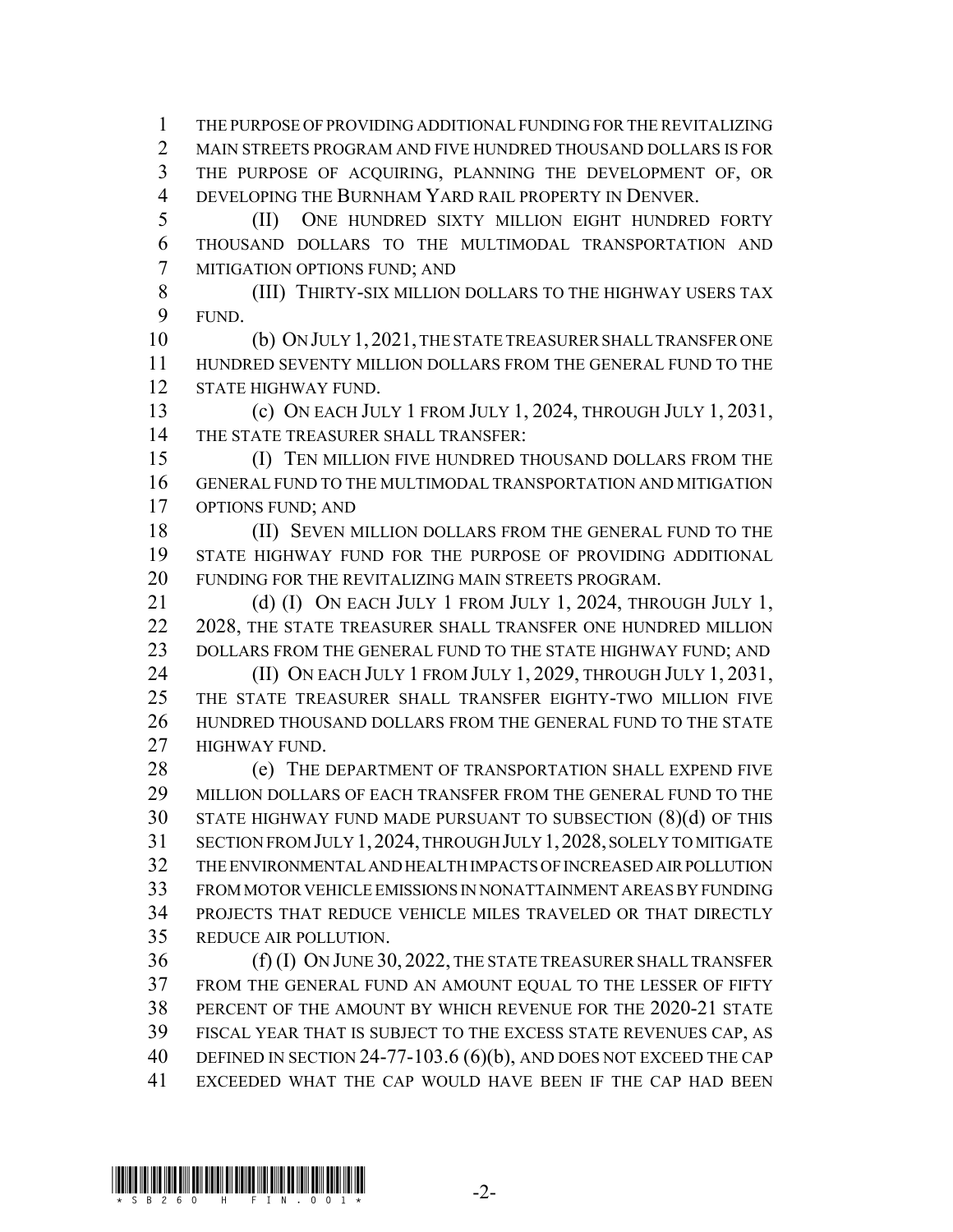CALCULATED IN ACCORDANCE WITH LAW IN EFFECT IMMEDIATELY PRIOR TO THE ENACTMENT OF SENATE BILL 21-260, ENACTED IN 2021, OR ONE HUNDRED FIFTEEN MILLION DOLLARS AS FOLLOWS:

 (A) NINETY-FOUR PERCENT OF THE AMOUNT TO THE MULTIMODAL TRANSPORTATION AND MITIGATION OPTIONS FUND; AND

 (B) SIX PERCENT OF THE AMOUNT TO THE STATE HIGHWAY FUND FOR THE PURPOSE OF PROVIDING ADDITIONAL FUNDING FOR THE REVITALIZING MAIN STREETS PROGRAM.

 (II) ON JUNE 30, 2023, AND ON JUNE 30 OF EACH SUCCEEDING STATE FISCAL YEAR THROUGH JUNE 30, 2026, THE STATE TREASURER SHALL TRANSFER FROM THE GENERAL FUND AN AMOUNT EQUAL TO THE LESSER OF FIFTY PERCENT OF THE AMOUNT BY WHICH REVENUE FOR THE PRIOR STATE FISCAL YEAR THAT IS SUBJECT TO THE EXCESS STATE REVENUES CAP, AS DEFINED IN SECTION 24-77-103.6 (6)(b), AND DOES NOT EXCEED THE CAP FOR THE PRIOR STATE FISCAL YEAR IS ESTIMATED TO EXCEED WHAT THE CAP WOULD HAVE BEEN IF THE CAP HAD BEEN CALCULATED IN ACCORDANCE WITH LAW IN EFFECT IMMEDIATELY PRIOR TO THE ENACTMENT OF SENATE BILL 21-260, ENACTED IN 2021, OR ONE HUNDRED FIFTEEN MILLION DOLLARS LESS THE CUMULATIVE AMOUNT OF 20 ALL TRANSFERS PREVIOUSLY MADE PURSUANT TO THIS SUBSECTION (8)(f) AS FOLLOWS:

**(A) NINETY-FOUR PERCENT OF THE AMOUNT TO THE MULTIMODAL** TRANSPORTATION AND MITIGATION OPTIONS FUND; AND

**(B) SIX PERCENT OF THE AMOUNT TO THE STATE HIGHWAY FUND**  FOR THE PURPOSE OF PROVIDING ADDITIONAL FUNDING FOR THE REVITALIZING MAIN STREETS PROGRAM.".

 Page 63, line 3, after the period add "EACH SUCH RETAIL SALE IS A SINGLE RETAIL DELIVERY REGARDLESS OF THE NUMBER OF SHIPMENTS NECESSARY

TO DELIVER THE ITEMS OF TANGIBLE PERSONAL PROPERTY PURCHASED.".

 Page 64, lines 6 and 7, strike "WHO SHALL SERVE AT THE PLEASURE OF THE GOVERNOR" and substitute "WITH THE ADVICE AND CONSENT OF THE SENATE".

 Page 73, lines 24 and 25, strike "AVAILABLE FOR HEAVY DUTY TRUCKS FOR A PERIOD OF TIME," and substitute "AVAILABLE,".

Page 73, line 26, after "GAS" insert "MOTOR VEHICLE".

Page 85, line 17, strike "2022-23," and substitute "2022-23 OR ANY

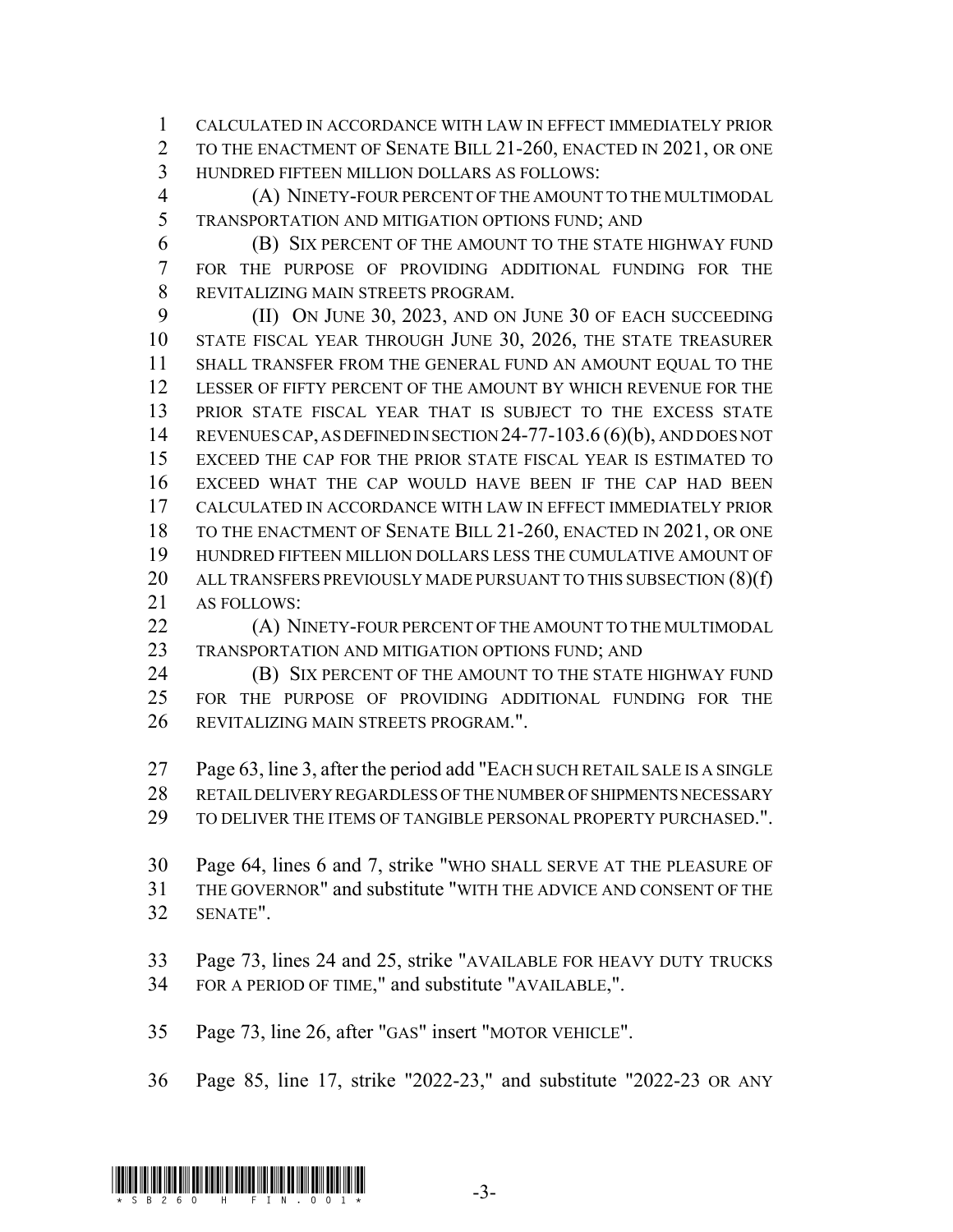- SUBSEQUENT STATE FISCAL YEAR,".
- Page 92, line 8, strike "PLUG-IN HYBRID" and substitute "COMMERCIAL".
- Page 93, line 18, after "ADJUSTED" insert "OR, DUE TO INCREASED USE OF SUCH MOTOR VEHICLES, FEES SHOULD ALSO BE IMPOSED ON HYDROGEN FUEL CELL MOTOR VEHICLES THAT ARE POWERED BY ELECTRICITY PRODUCED FROM A FUEL CELL THAT USES HYDROGEN GAS AS FUEL".
- Page 94, line 23, strike "VEHICLE," and substitute "VEHICLE".
- 8 Page 104, line 4, strike " $(7)(e)$ " and substitute " $(7)(f)$ ".
- 9 Page 106, lines 26 and 27, strike " $(7)(a)(II)$  and  $(7)(b)$ " and substitute 10  $"(7)(a)(III)$ ".
- Page 114, line 4, strike "TWENTY-TWO" and substitute "TWENTY AND ONE-HALF".
- Page 114, line 5, strike "TWENTY-TWO" and substitute "TWENTY AND ONE-HALF".
- Page 120, line 17, after the period add "EACH SUCH RETAIL SALE IS A SINGLE RETAIL DELIVERY REGARDLESS OF THE NUMBER OF SHIPMENTS NECESSARY TO DELIVER THE ITEMS OF TANGIBLE PERSONAL PROPERTY PURCHASED.".
- Page 153, line 24, strike "project." and substitute "project OR TUNNEL PROJECT.".
- Page 158, line 24, strike "(5)(g.7), "INFLATION" MEANS" and substitute 22  $"(5)(g.7):$
- (A) "INFLATION" MEANS".
- Page 159, after line 5 insert:

 "(B) "RETAIL DELIVERY" MEANS A RETAIL SALE OF TANGIBLE PERSONAL PROPERTY BY A RETAILER FOR DELIVERY BY A MOTOR VEHICLE OWNED OR OPERATED BY THE RETAILER OR ANY OTHER PERSON TO THE PURCHASER AT A LOCATION IN THE STATE, WHICH SALE INCLUDES AT LEAST ONE ITEM OF TANGIBLE PERSONAL PROPERTY THAT IS SUBJECT TO

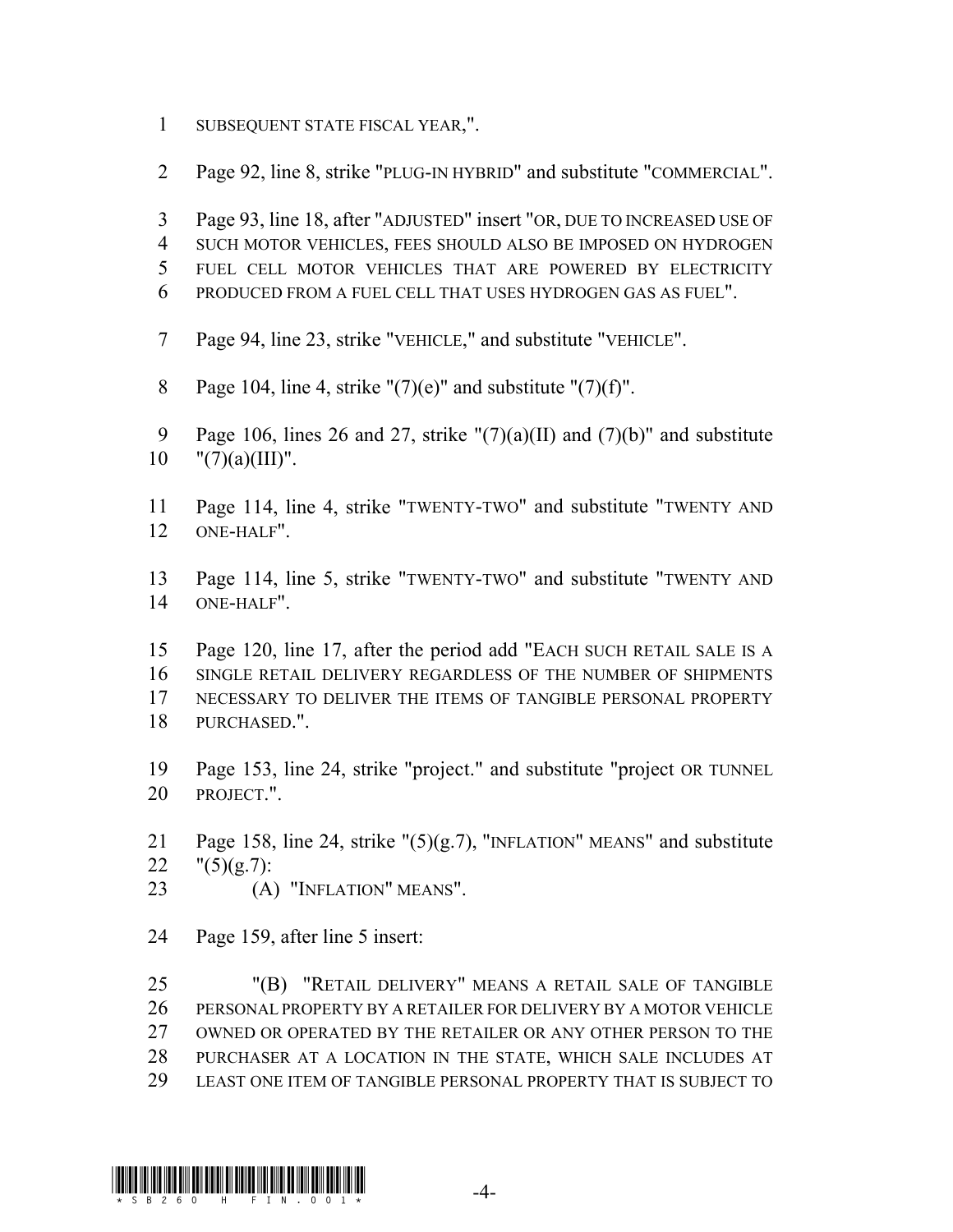TAXATION UNDER ARTICLE 26 OF TITLE 39. EACH SUCH RETAIL SALE IS A SINGLE RETAIL DELIVERY REGARDLESS OF THE NUMBER OF SHIPMENTS NECESSARY TO DELIVER THE ITEMS OF TANGIBLE PERSONAL PROPERTY PURCHASED.".

- 5 Page 163, line 2, strike " $(2)(a)(IV)$ " and substitute " $(2)(a)(IV)$ ,  $(2)(d)$ ,".
- 6 Page 163, line 21, strike "SUBSECTION  $(2)(a)(IV)$ " and substitute 7 "SUBSECTIONS  $(2)(a)(IV)$  AND  $(2)(d)$ ".
- Page 164, strike line 6 and substitute:

 "(IV) (A) ON JULY 1, 2021, THE STATE TREASURER SHALL TRANSFER TWELVE MILLION DOLLARS FROM THE FUND TO THE FUND CREATED IN SECTION 43-4-1002 FOR THE PURPOSE OF PROVIDING ADDITIONAL FUNDING FOR THE SOUTHWEST CHIEF LA JUNTA ROUTE RESTORATION PROGRAM.

- 
- (B) ON FEBRUARY 15, 2022, THE STATE TREASURER SHALL".
- Page 165, after line 14 insert:

 "(d) (I) ON AND AFTER JULY 1, 2022, UNLESS THE DEPARTMENT HAS BOTH ADOPTED IMPLEMENTING GUIDELINES AND PROCEDURES THAT SATISFY THE REQUIREMENTS OF SECTION 43-1-128 (3) AND UPDATED ITS TEN-YEAR VISION PLAN TO COMPLY WITH THE IMPLEMENTING GUIDELINES AND PROCEDURES, EXPENDITURES FROM THE FUND FOR STATE MULTIMODAL PROJECTS SHALL NOT BE MADE; EXCEPT THAT, DURING STATE FISCAL YEAR 2022-23 ONLY, EXPENDITURES MAY BE MADE FOR MULTIMODAL PROJECTS THAT THE DEPARTMENT, IN CONSULTATION WITH THE DEPARTMENT OF PUBLIC HEALTH AND ENVIRONMENT, DETERMINES WILL HELP BRING THE TEN-YEAR VISION PLAN INTO COMPLIANCE WITH THE REQUIREMENTS OF SECTION 43-1-128 (3).

 (II) ON AND AFTER JULY 1, 2022, UNLESS THE DEPARTMENT HAS ADOPTED IMPLEMENTING GUIDELINES AND PROCEDURES THAT SATISFY THE REQUIREMENTS OF SECTION 43-1-128(3) AND A METROPOLITAN PLANNING ORGANIZATION THAT IS IN AN AREA OR INCLUDES AN AREA THAT HAS BEEN OUT OF ATTAINMENT FOR NATIONAL AMBIENT AIR QUALITY STANDARDS FOR OZONE FOR TWO YEARS OR MORE HAS UPDATED ITS REGIONAL TRANSPORTATION PLAN TO COMPLY WITH THE IMPLEMENTING GUIDELINES AND PROCEDURES, EXPENDITURES FROM THE FUND FOR LOCAL MULTIMODAL PROJECTS WITHIN THE TERRITORY OF THE METROPOLITAN

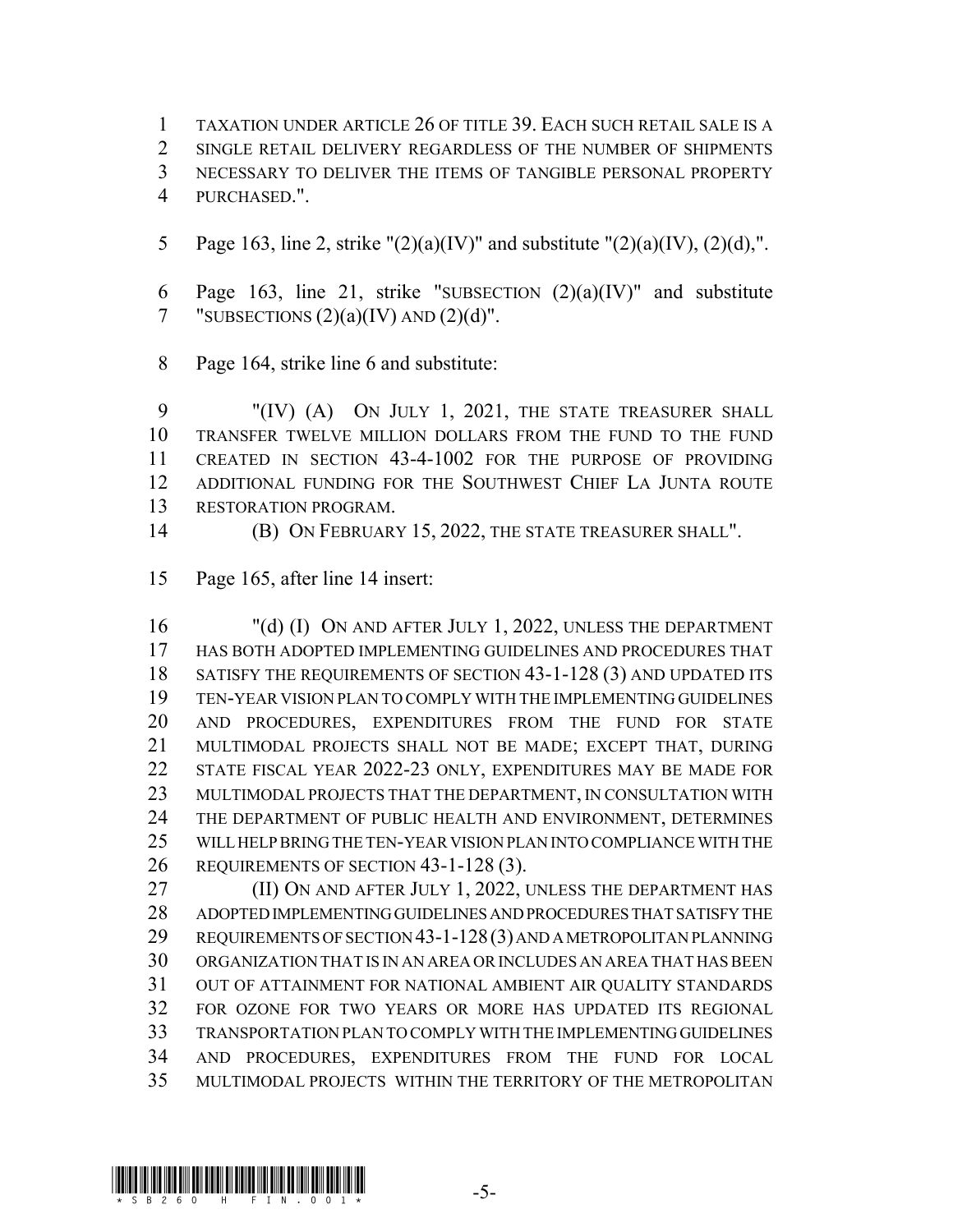PLANNING ORGANIZATION SHALL NOT BE MADE; EXCEPT THAT, DURING STATE FISCAL YEAR 2022-23 ONLY, EXPENDITURES MAY BE MADE FOR MULTIMODAL PROJECTS THAT THE DEPARTMENT, IN CONSULTATION WITH 4 THE DEPARTMENT OF PUBLIC HEALTH AND ENVIRONMENT, DETERMINES WILL HELP BRING THE REGIONAL TRANSPORTATION PLAN INTO COMPLIANCE WITH THE REQUIREMENTS OF SECTION 43-1-128 (3).

7 (III) THE RESTRICTIONS SET FORTH IN SUBSECTIONS  $(2)(d)(I)$  AND  $(2)(d)(II)$  OF THIS SECTION APPLY UNTIL THE DEPARTMENT OR AN AFFECTED METROPOLITAN PLANNING ORGANIZATION UPDATES ITS TEN-YEAR VISION PLAN OR REGIONAL TRANSPORTATION PLAN, AS APPLICABLE, TO COMPLY WITH THE IMPLEMENTING GUIDELINES AND PROCEDURES AS REQUIRED. BOTH THE DEPARTMENT AND AN AFFECTED METROPOLITAN PLANNING ORGANIZATION SHALL WORK DILIGENTLY TO ACHIEVE SUCH COMPLIANCE UNTIL IT IS ACHIEVED.".

 Page 173, line 15, after the period add "EACH SUCH RETAIL SALE IS A SINGLE RETAIL DELIVERY REGARDLESS OF THE NUMBER OF SHIPMENTS NECESSARY TO DELIVER THE ITEMS OF TANGIBLE PERSONAL PROPERTY PURCHASED.".

 Page 174, lines 12 and 13, "WHO SHALL SERVE AT THE PLEASURE OF THE GOVERNOR" and substitute "WITH THE ADVICE AND CONSENT OF THE SENATE".

Page 181, strike lines 22 through 24 and substitute:

 "(IV) THE REPLACEMENT OF MOTOR VEHICLES USED BY PUBLIC TRANSIT PROVIDERS THAT ARE NOT ELECTRIC MOTOR VEHICLES BY ELECTRIC MOTOR VEHICLES, OR, IF ELECTRIC MOTOR VEHICLES ARE NOT PRACTICALLY AVAILABLE, BY COMPRESSED NATURAL GAS MOTOR VEHICLES, AS DEFINED IN SECTION 25-7.5-102 (5), IF AT LEAST NINETY PERCENT OF THE FUEL FOR THE COMPRESSED NATURAL GAS MOTOR VEHICLES WILL BE RECOVERED METHANE, AS DEFINED IN SECTION 25-7.5-102 (20).".

 Page 190, line 10, after the period add "EACH SUCH RETAIL SALE IS A SINGLE RETAIL DELIVERY REGARDLESS OF THE NUMBER OF SHIPMENTS NECESSARY TO DELIVER THE ITEMS OF TANGIBLE PERSONAL PROPERTY PURCHASED.".

Page 191, line 10, after "GOVERNOR" insert "WITH THE CONSENT OF THE